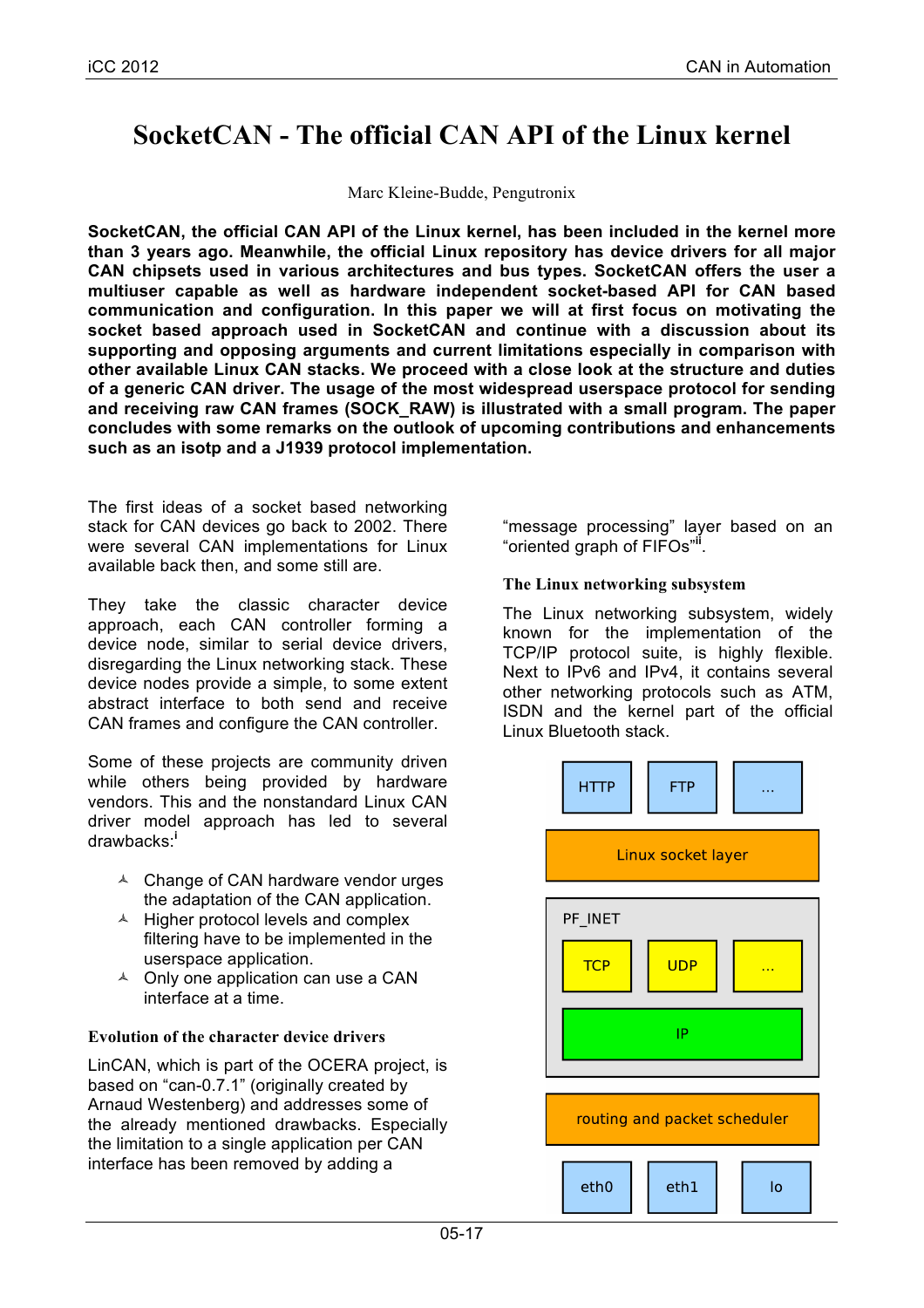Taking a web or ftp server as an example, the above figure illustrates the different networking layers within the Linux kernel.

Starting at the application level, there is the standard POSIX socket API defining the interface to the kernel. Underneath follows the protocol layer, consisting of protocol families (here PF\_INET) that implement different networking protocols. Within each family you can find several protocols (here TCP and UDP). Below this level the routing and packet scheduling layer exists followed by the last one that consists of the drivers for the networking hardware.

## **A socket-based approach**

In order to bring CAN networking to the Linux kernel, CAN support has been added to the existing networking subsystem. This primarily consists of two parts:

- 1. A new protocol family **PF\_CAN** including a **CAN\_RAW** protocol,
- 2. the drivers for various CAN networking devices.



This approach brings several design advantages over the earlier mentioned character-device based solutions:

- $\triangle$  Taking benefit of the existing and established POSIX socket API to assist the application developer.
- $\triangle$  The new protocol family is developed against established abstractions layers, the socket layer above and the packet scheduler below.
- $\triangle$  CAN network device drivers implement the same standardized networking driver model as Ethernet drivers.
- $\triangle$  Communication protocols and complex filtering can be implemented inside the kernel.
- $\triangle$  Support for multi-user and multiapplication access to a single CAN interface is possible.

## **Multi-application support**

The new protocol family **PF\_CAN** and the CAN RAW protocol have support for multiple CAN frame is transmitted to all applications which are interested.

But what about local originated CAN messages? Consider two embedded system connected via CAN, both systems are running a SocketCAN based application. Frames from one application reach the other application on the remote system via the CAN bus and vice versa. If these applications are concentrated on one system the CAN messages between these two applications still have to be exchanged. In order to guarantee the sequence of frames the local originated message is put into the RX queue, when the transmission on the wire is complete. This is usually done in the transmission complete interrupt handler of the sending CAN controller. Echo capable drivers set the "**IFF\_ECHO**" flag in the netdevice's **flags** field, otherwise the framework will try to emulate echoing but the order of CAN frames cannot be guaranteed anymore.

## **Drawbacks and limitations**

Using a networking subsystem which has been designed for much larger packages (64 bytes for a minimal Ethernet frame, compared to the maximal 8 data bytes in a can frame) brings more memory overhead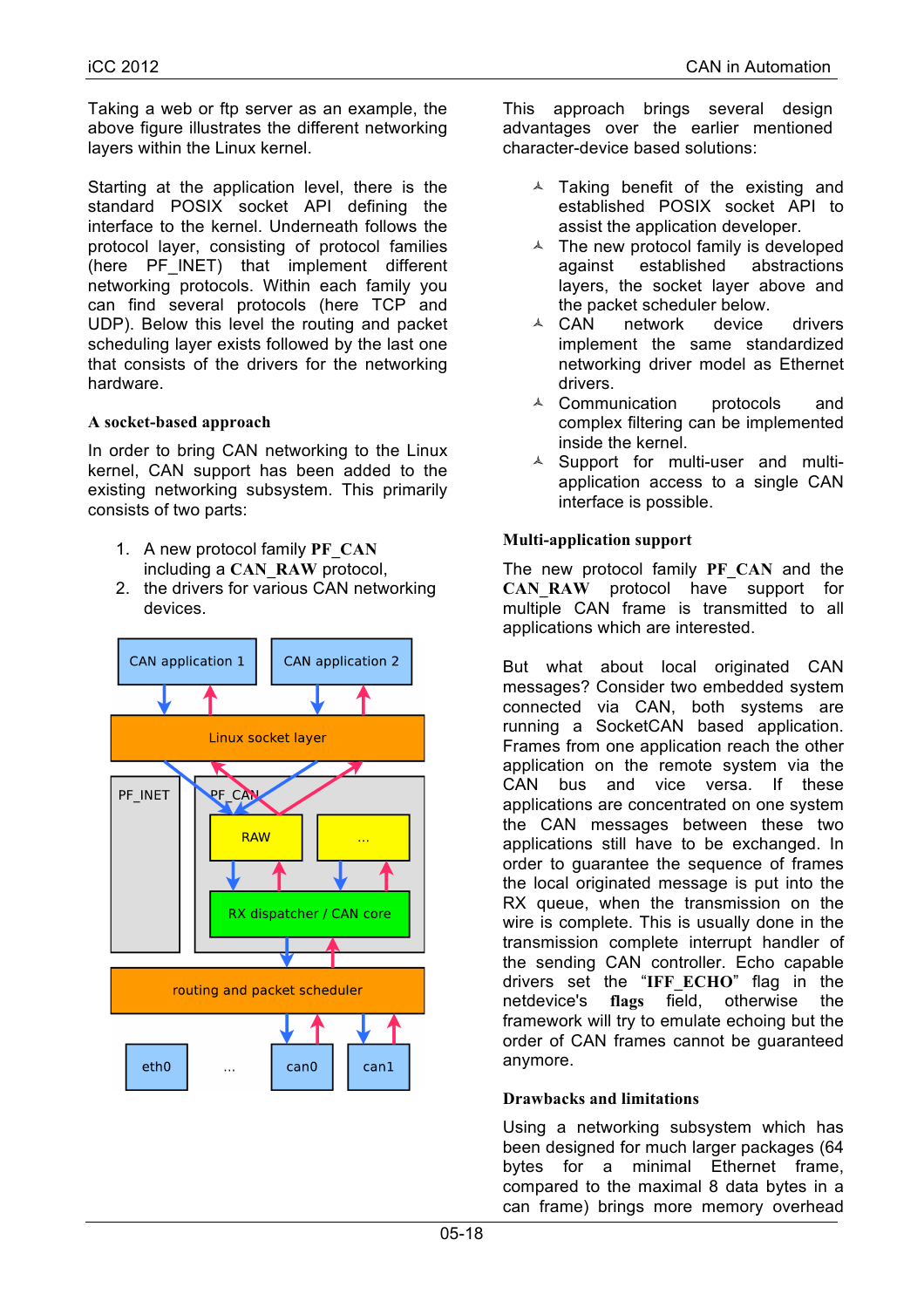than simpler character device solutions.

Moreover as the above figure indicates the packet scheduler is a shared resource among all networking devices (both Ethernet and CAN). Heavy traffic on the Ethernet finally leads to delays in CAN traffic. See paper "Timing Analysis of Linux CAN Drivers"<sup>iii</sup> for a more detailed analysis.

SocketCAN does not support hardware filtering of incoming CAN frames. Currently all CAN frames are received and passed to the CAN networking layer core, which processes the application specific filter lists. Activation of hardware filters would lead to an overall reduction of the received CAN traffic, but are – in contrast to the per application filters  $-$  a global setting. In a multi-user, multi-application scenario hardware filters are not feasible until the overall CAN design has been finalized and it is well known which CAN data is needed on the system.

#### **CAN networking device drivers**

With a high level of abstraction the functionality of a CAN networking device driver can be described as follows:

- $\triangle$  The kernel driver initializes and configures the hardware,
- $\triangle$  incoming CAN frames are received and pushed to the upper layer,
- $\triangle$  outgoing frames are obtained from the upper layer and transmitted to the wire

The above listed requirements are  $-$  from this point of view – almost identical to Ethernet drivers, apart from the fact that instead of Ethernet frames, CAN frames are handled. The design decision is: Make use of the already established standard abstraction of an Ethernet driver in the Linux kernel for CAN networking drivers, as well.

#### **Hardware initialization**

The initialization and configuration of the hardware is usually a two-step process:

- 1. Once only via the "**probe()**" function.
- 2. Every time an interface is opened ("**ifconfig can0 up**") via the "**open()**" callback.

When a driver is loaded, the kernel calls the driver's "**probe()**" function once per suitable device. This function performs the basic initialization: all resources like address ranges, IRQ numbers, clocks and memory are requested.

```
static int flexcan_probe(
       structplatform_device *pdev)
{
   struct net device *dev;
   struct flexcan_priv *priv;
[...]
   dev =alloc candev(
      sizeof(struct flexcan_priv), 0);
   dev->netdev ops =
       &flexcan_netdev_ops;
[...]
   priv = netdev_priv(dev);
   priv->can.bittiming_const =
       &flexcan_bittiming_const;
[...]
   return register_candev(dev);
}
```
As shown in the listing, the driver allocates the structure describing a networking device within the Linux networking stack as a "**struct net\_device**". Several variables are assigned, most importantly "**netdev\_ops**", which contains pointers to the management functions of the interface. CAN devices usually implement just three:

- ñ The "**open**" and "**close**" callbacks point to the second part of the hardware configuration as already mentioned above.
- ñ "**start\_xmit**" short for: start to transmit, is called by the packet scheduler when a CAN frame comes from an application and should be transmitted by the driver.

The next significant structure is "**struct bittiming const**". It describes the bit timing limits (tseg1, tseg2, …) of the hardware in multiple of the Time Quantum, i.e. in a clock rate independent way.

The CAN framework contains an algorithm to calculate the actual bit timing parameter based on the requested bit rate, the current can clock and the bit timing parameters.

Finally with "**register\_candev()**" the CAN device is registered at the networking subsystem. The device will now show up as a CAN interface ("**can0**") in the list of available interfaces ("**ifconfig -a**"), but remains inactive.

The second part of the hardware initialization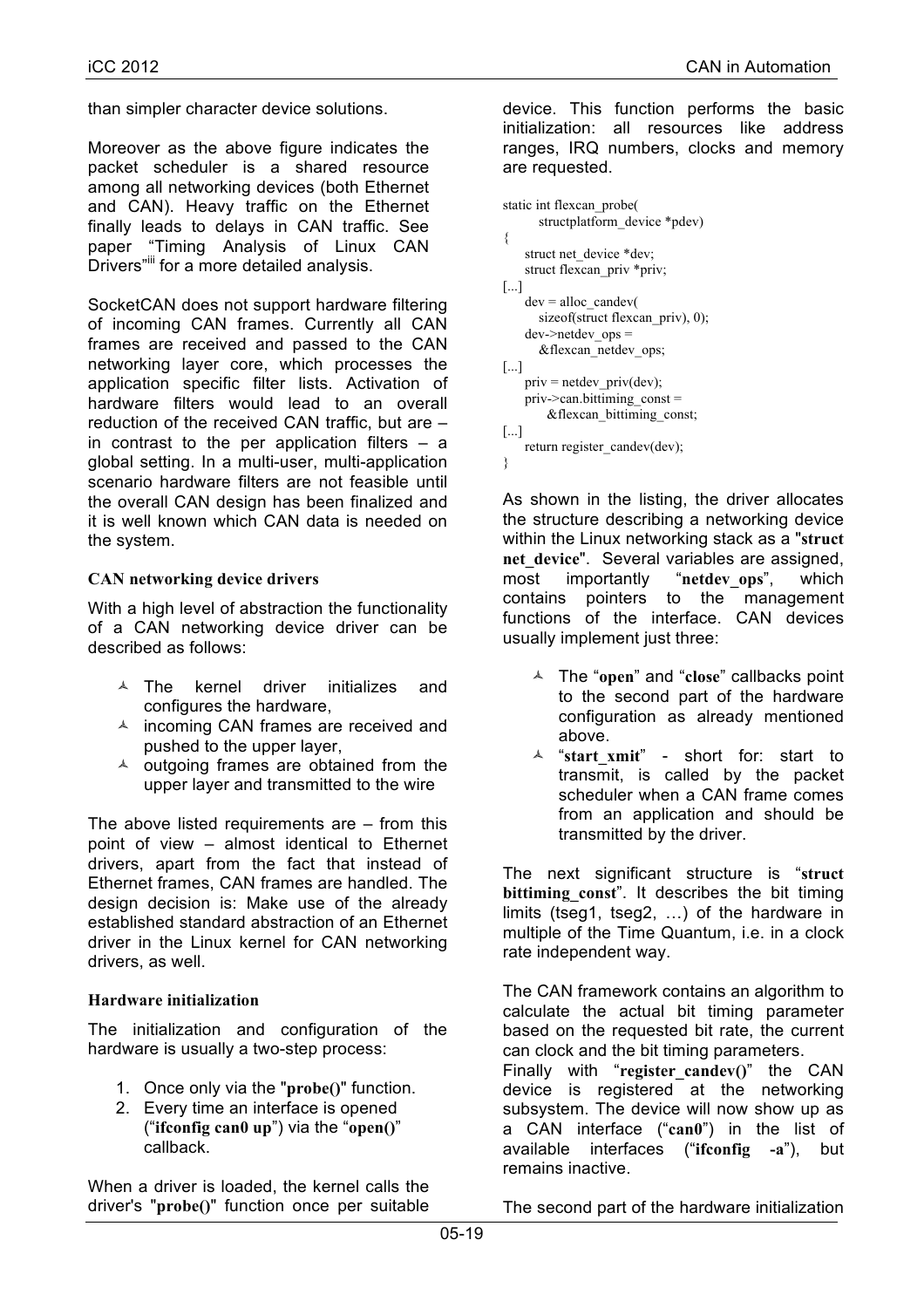is accomplished upon activation of the CAN interface by the user ("**ifconfig can0 up**"). The network layer calls the previously registered "**open()**" function. In this case the driver must finish the configuration and should be ready to send and receive CAN frames. This usually includes programming of the desired bitrate into the hardware, requesting an interrupt and activating the interrupt sources.

### **CAN frame reception**

Looking at the receive path we can distinguish between CAN controllers with a single frame receive buffer (or mailbox) and controllers with multiple ones. As SocketCAN doesn't support receive filters (yet), all buffers and mailboxes must be configured to accept all CAN frames. If the hardware features permit, multiple buffers can be linked to a FIFO or circular buffer. Drivers must take care to preserve the order of incoming CAN frames, as higher level protocols and applications rely on the correct frame sequence.

With the reception of a CAN frame the controller issues an interrupt and Linux will execute the registered interrupt handler. There are two possibilities to handle incoming packets:

- 1. read the frames immediately in the IRQ handler or
- 2. schedule a routine to read multiple frames later in a software IRQ context. This technique is called "NAPI".

The immediate frame processing is used on controllers with a single receive buffer or low end hardware with a small FIFO depth.

Delayed processing depends on hardware with a large RX FIFO, capable of buffering incoming CAN frames until the NAPI handler starts. This procedure leads to less time spent inside the interrupt handler, which increases the system's reactivity and helps to decrease the IRQ load, as multiple CAN frames can be processed within a single scheduled NAPI request.

The following listing illustrates the steps to read a single frame and pass it to the upper layer – the packet scheduler.

```
static int flexcan_read_frame(
  struct net device *dev)
{
   struct can frame *cf;
```

```
struct sk_buff *skb;
skb =alloc can skb(dev, &cf);
flexcan_read_fifo(dev, cf);
netif_receive_skb(skb);
return 1;
```
}

Here, two important data types are utilized:

- <sup> $\triangle$ </sup> "struct sk buff" The generic data type in the Linux kernel to describe a socket buffer in the networking stack. It includes meta data and the payload.
- <sup> $\triangle$ </sup> "struct can frame" The SocketCAN abstraction of a CAN frame, consists of the CAN id, the data length code (dlc) and the eight data bytes.

First, the driver allocates a generic buffer with the "**alloc\_can\_skb()**" function, which marks the buffer as a CAN frame and lets "**cf**" point to the "**struct can\_frame**" within the buffer's payload. In this example a hardware dependent helper function "**flexcan\_read\_fifo()**" is called to read the CAN frame from the controller's FIFO and store it in the "**can\_frame**" and thus into the generic buffer. In a NAPI capable driver like this the "**netif\_receive\_skb()**" function is used to push the CAN frame into the packet scheduler. From an IRQ handler the buffer is passed via the "**netif\_rx()**" function instead.

## **CAN frame transmission**

The transmission of a CAN frame is originated in the local system, usually in the userspace. For example: an application wants to send raw CAN frames (abstracted by the "**struct can\_frame**"), a **CAN\_RAW** socket is opened and a "**write()**" or "**send()**" system call is issued. The **CAN\_RAW** protocol copies the CAN frame into the kernel space and passes it to the packet scheduler. During the run of the packet scheduler in a soft IRQ context the driver's "**start\_xmit()**" function will be called to activate the transmission of the CAN frame.

The above outlined sequence is missing the flow control. An application might generate CAN frames faster than the CAN hardware is able to send. The CAN networking subsystem implements flow control in the layers above the packet scheduler. The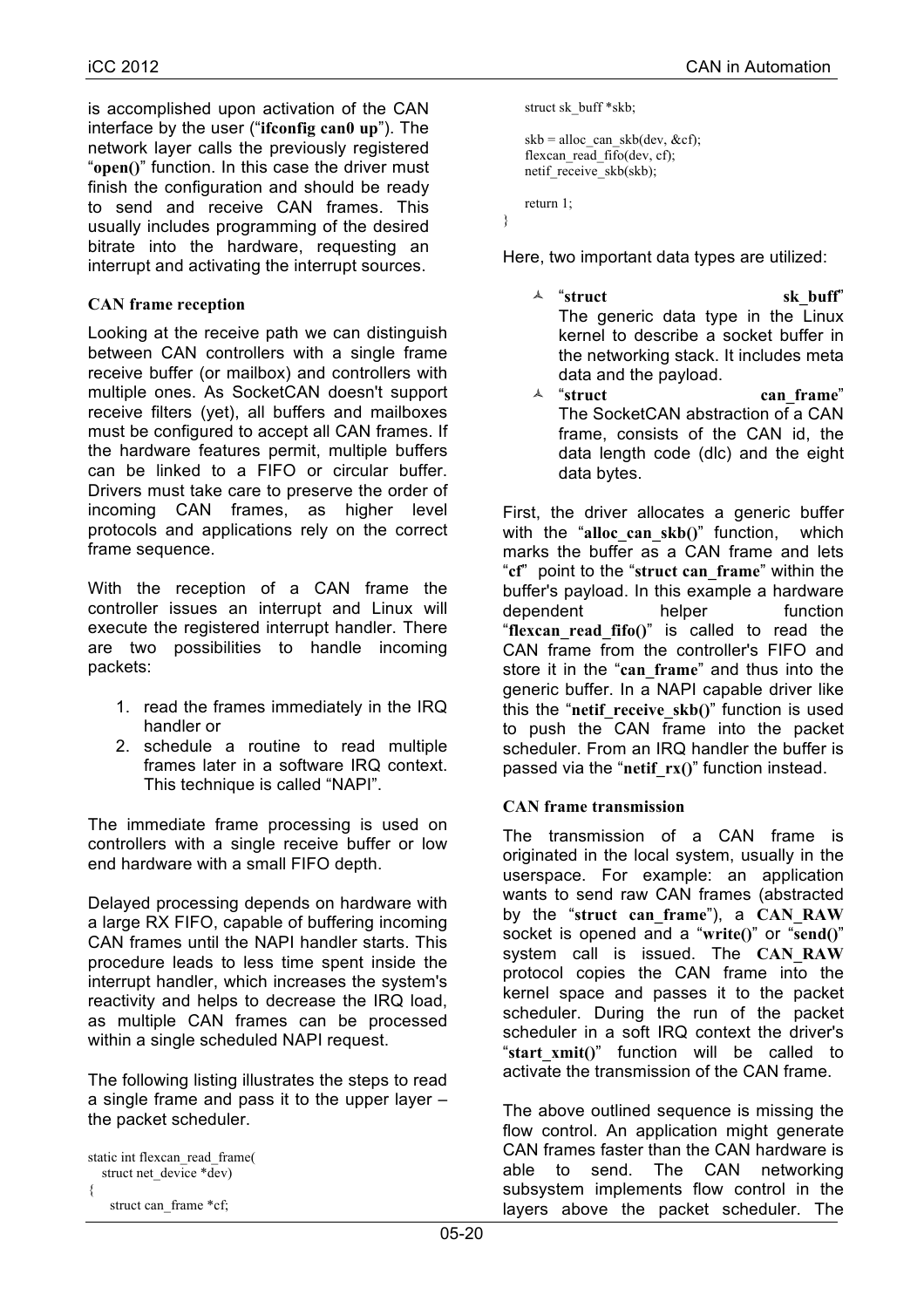driver has a simple, standard interface to control the flow of CAN frames coming from the packet scheduler.

Each interface has a transmission queue in the packet scheduler. During activation of the network interface (see "**open()**" callback above) the transmission queue is started. The packet scheduler may now call the driver's "**start\_xmit()**" function to trigger a packet transmission. The driver must stop the queue if there are no more transmission buffers left in the hardware.

An "**xmit()**" function of a driver using only one transmit buffer looks as follows:

```
static int flexcan_start_xmit(
   struct sk_buff *skb,
   struct net device *dev)
{
   struct can frame *cf = (struct can_frame *)skb->data;
   netif stop queue(dev);
   can_put_echo_skb(skb, dev, 0);
```
flexcan\_write\_frame(dev, cfe); return NETDEV\_TX\_OK;

```
}
```
The first argument of the "**xmit()**" function is a pointer to the generic socket buffer that should be transmitted. The buffer's payload ("**skb->data**") contains the standard SocketCAN frame. As the driver makes only use of one TX buffer, the queue is now stopped with the "netif stop queue()" function. Then the buffer is queued for later echoing "**can\_put\_echo\_skb()**" (see multi application support above). Finally the CAN frame is transmitted by the hardware dependent function "**flexcan\_write\_frame()**". Returning **NETDEV\_TX\_OK** indicates the successful start of transmission to the packet scheduler

The "transmission complete" part of the interrupt handler is shown below:

```
static irqreturn t flexcan irq(
   int irq, void *dev_id)
{
    struct net device *dev = dev id;
   u32 reg_iflag1;
```
[...]

/\* transmission complete IRQ \*/ if (reg\_iflag1 & FLEXCAN\_TX\_IRQ) { flexcan\_ack\_tx\_irq(dev); can get echo  $skb$ (dev, 0); netif\_wake\_queue(dev);

```
}
```
}

return IRQ\_HANDLED;

If a transmission complete interrupt is detected, it is first acknowledged, then the previously queued socket buffer is echoed back with "**can\_get\_echo\_skb()**". As the only hardware TX buffer is now free, the queue has to be woken up with "**netif\_wake\_queue()**".

If the hardware implements a TX FIFO, the driver can make use of it, too. The TX queue stays active until all buffers in the hardware FIFO are occupied and is reactivated if there is free space in the FIFO again. If using more than one TX buffer at a time, the driver has – analogous to the RX path – to take care of preserving the order of CAN frames.

#### **Applications and the CAN\_RAW protocol**

The simplest of methods to access the CAN bus is to send and receive raw CAN frames. This programming interface, which is similar to the character device drivers, is offered by the **CAN\_RAW** protocol. The application developer creates a networking socket and uses the standard system calls to read and write CAN frames, represented by the "**struct can\_frame**". A CAN frame is defined as following:

/\* special address description flags for the CAN\_ID \*/

/\* EFF/SFF is set in the MSB \*/ #define CAN\_EFF\_FLAG 0x80000000U

/\* remote transmission request \*/ #define CAN\_RTR\_FLAG 0x40000000U

/\* error frame \*/ #define CAN\_ERR\_FLAG 0x20000000U

```
struct can_frame {
    /* 32 \overline{bit} CAN ID +
      EFF/RTR/ERR flags */
    canid t can id;
    /* data length code: 0 .. 8 */
    u8 can dlc;
    u8 data[8]
       __attribute__((aligned(8)));
};
```
"**can\_id**" is 32 bit wide, holding the CAN id in the lower 11 bit. An extended CAN id is indicated by a set "**CAN\_EFF\_FLAG**" flag,